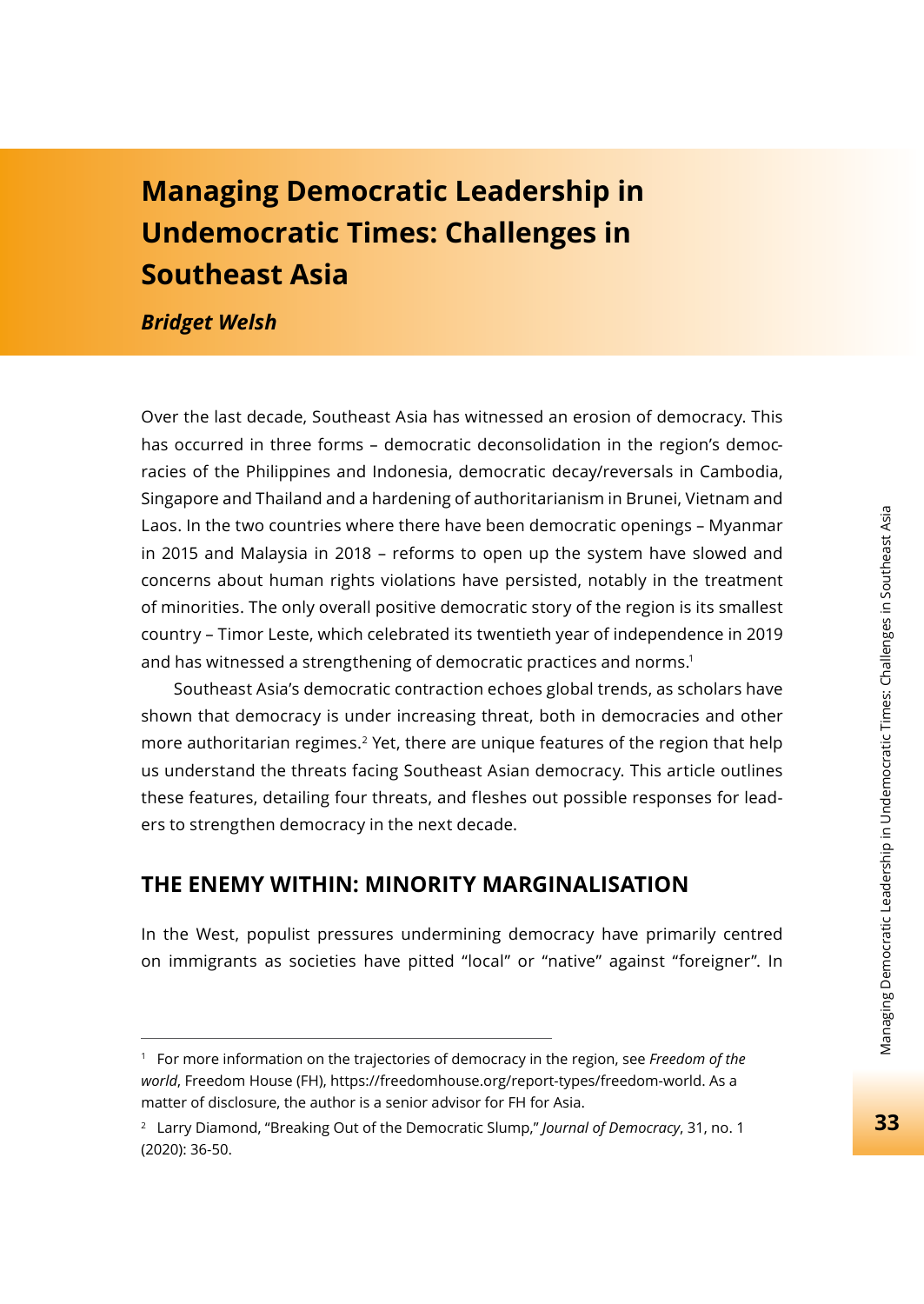Southeast Asia, the focus has been on ethnic minorities, locals who were in these countries before their independence. Nowhere is this clearer than in the horrific treatment of the Rohingya in Myanmar.3 With 745,000 Rohingya forced out by military operations in 2017, and charges of genocide filed in the International Court of Justice in 2019, this minority has not only had its livelihoods and rights stripped, it has become stateless. This internal orientation of populist pressures extends across the region – the Chinese Malaysians and Chinese Indonesians, the indigenous communities of Vietnam, Malaysia and Cambodia, and the Muslims in Thailand and Myanmar. The erosion of rights involves a wide range of developments, from removing citizenship and exclusion from political life to increasingly making these groups targets of violence and harassment.

An important element of this marginalisation has been religion. Traditionally, race is the main underlying issue in corrosive populist pressures in the West, but in Southeast Asia a prime cause is differences over religion. This is because one of the most important developments has been the emergence of the majority religion "protection" movement – a phenomenon where there has been a strengthening of the relationship between the state and the dominant religion – be it Buddhism or Islam.4 Part of the cause of the treatment of the Rohingya has been the mobilisation by the conservative Buddhist clergy in Myanmar; a similar dynamic underscored the attacks on former Jakarta governor Basuki Tjahaja Purnama, or "Ahok", in 2017, when he was imprisoned for blasphemy in Indonesia.<sup>5</sup> Accompanying "protection" is a continued religious revival across faiths, as we have seen broadening evangelicalism and a rise of "born again" Muslims (*hijrah movement*).6 Much of this revivalism brings with it a conservative and exclusionary view of the faith that has cut into the social fabric and fuelled antagonisms toward "the other" religions. Conservative religious mobilisation, for example, has contributed to attacks on the LGBT commu-

<sup>&</sup>lt;sup>3</sup> For more information on the Rohingya crisis, see: https://www.unocha.org/rohingya-refugeecrisis (accessed 16 January 2020).

<sup>4</sup> See Matthew J. Walton and Susan Hayward, *Contesting Buddhist narratives: Democratization, nationalism, and communal violence in Myanmar*. Honolulu, HI: East-West Center, 2014.

<sup>5</sup> Charlotte Setijadi, "Ahok's Downfall and the Rise of Islamist Populism in Indonesia," *ISEAS Perspective* 38, no. 8 (2017).

<sup>6</sup> See Terence Chong (ed.), *Pentecostal megachurches in Southeast Asia: Negotiating class, consumption, and the nation*. Singapore: ISEAS Yusof Ishak Institute, 2018. See also Terence Chong and Evelyn Tan, "Christian Expansionism in Southeast Asia," *ISEAS Perspective*, no. 96 (2019).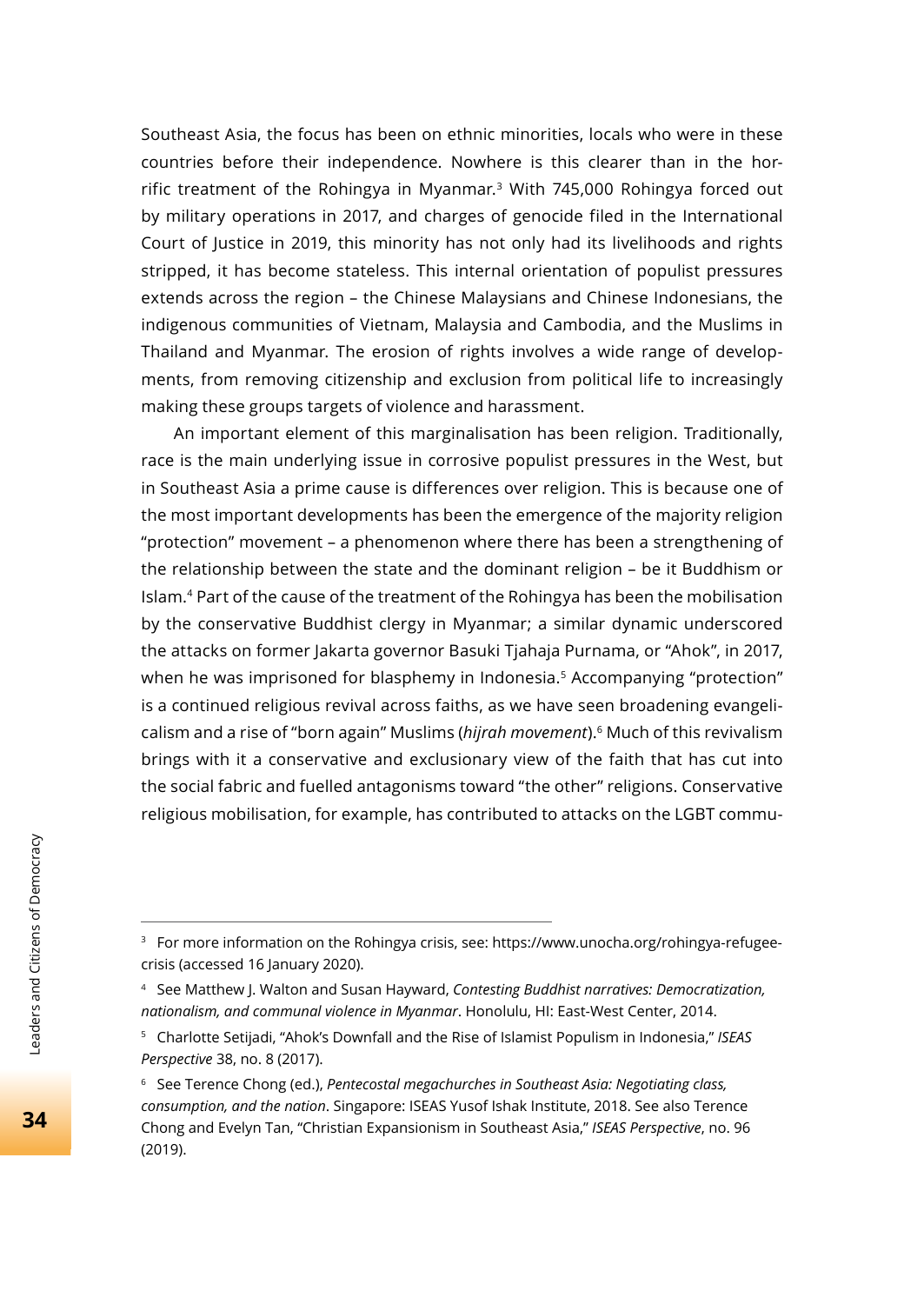nity in Indonesia and Malaysia and constrained the expansion of rights for sexual minorities elsewhere in the region.<sup>7</sup>

This focus on internal enemies has fostered intolerance and fractured societies, undercutting democratic protections of rights and the rule of law. In the Philippines, the pattern of populist attacks deviates from ethnicity, as the focus has been on targeting lower-class men in the Duterte-endorsed "drug war" since 2016.8 This has resulted in thousands killed by vigilantes. It echoes the "drug war" launched by Thailand's Thaksin Shinawatra – another populist leader – when he first won power in 2003.<sup>9</sup> Similarly, thousands of extrajudicial killings occurred. This common "enemy within" is a prominent feature undercutting democratic practices, one in which Southeast Asian societies are pitted against themselves – a serious challenge for leaders and citizens alike.

# **SOCIAL MEDIA DISTORTIONS**

Closely associated with the region's marginalisation has been the rise of social media. What is not fully appreciated about Southeast Asia is that it is one of the most "connected" regions in the world – on Facebook, Instagram, WhatsApp and more. A study in 2019 found that of the 659 million people living in Southeast Asia, 415 million (63%) use the internet, the third highest region in the world.<sup>10</sup> Also illustrative is that Indonesia is the 4th largest Facebook user in the world. Myanmar has seen connectivity rise from essentially nothing to over a third of the population in less than five years. These developments have occurred rapidly and intensively, with

 $7$  See, for example, Neela Goshal and Thilaga Sulathireh, "The Deceased Can't Speak for Herself: Violence against LGBT people in Malaysia," *Georgetown Journal of International Aff airs*, 25 July 2019, https://www.hrw.org/news/2019/06/25/deceased-cant-speak-herself-violenceagainst-lgbt-people-malaysia (accessed 16 January 2020).

<sup>8</sup> Human Rights Watch, "Philippines: No Letup in 'Drug War' Killings," 14 January 2020, https:// www.hrw.org/news/2020/01/14/philippines-no-letup-drug-war-killings (accessed 16 January 2020). See also, Bjoern Dressel and Cristina Regina Bonoan, "Southeast Asia's Troubling Elections: Duterte Versus the Rule of Law," *Journal of Democracy*, 30, no. 4 (2019): 134-148; and Nicole Curato, "Politics of Anxiety, Politics of Hope: Penal Populism and Duterte's Rise to Power," *Journal of Current Southeast Asian Aff airs,* 35, no. 3 (2016): 91-109.

<sup>&</sup>lt;sup>9</sup> Human Rights Watch, "Thailand's War on Drugs," Briefing Paper, 12 March 2008, https:// www.hrw.org/news/2008/03/12/thailands-war-drugs (accessed 16 January 2020); and Marcus Roberts, Mike Trace, and Axel Klein. "Thailand's 'war on drugs'," *Beckley Foundation Drug Policy Programme, Briefing Paper* 5 (2004).

<sup>10</sup> We are Social, *Global Digital Reports 2019*, https://wearesocial.com/global-digital-report-2019 (accessed 16 January 2020).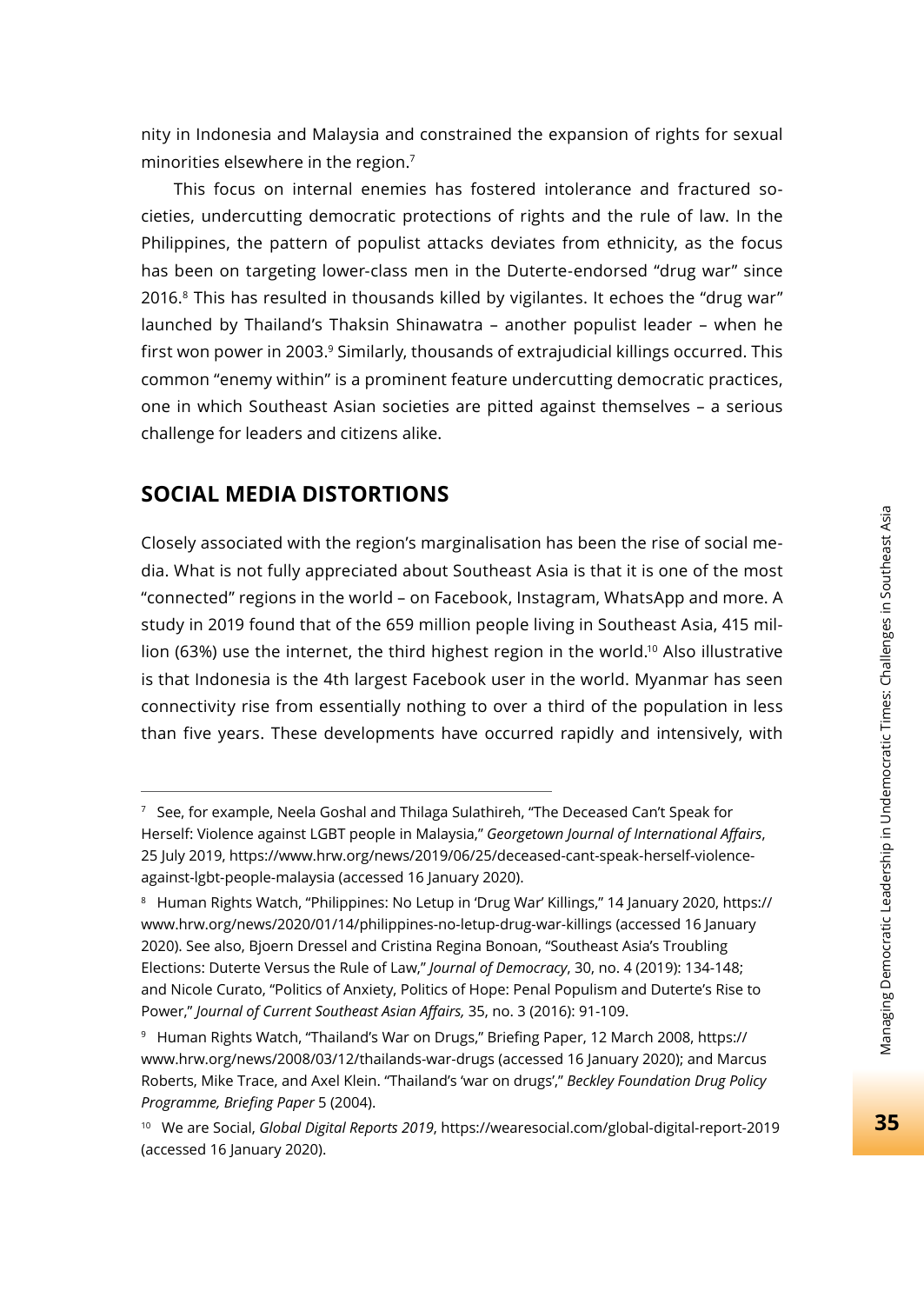higher internet and social media access driven primarily by advances in telecommunications, comparatively lower access costs and the proliferation of smartphones. Unlike in China, the region's most-closed authoritarian regimes of Vietnam and Laos do not heavily regulate social media use. While the wider access to information has dislodged more centralised and authoritarian control of the mainstream media and levelled the playing field for opposition parties and alternative voices, this dynamic has not necessarily strengthened democracy.

Foremost, incumbents with greater access to resources have been able to reverse the equalising trends – hiring organisations that have access to data and target voters, using spy software and, importantly, introducing and applying laws that curb the access of political challengers to different social media outlets.11 From *lèse-majesté* charges and the banning of Twitter in election campaigns in Thailand to the introduction of the 2019 Protection from Online Falsehoods and Manipulation Act (POFMA) in Singapore, the space for political criticism on social media has narrowed, limiting free speech and mobilisation. Even when there is access, this has not necessarily guaranteed free speech. Vietnam has allowed social media use but hammered bloggers and critics with legal charges. As of the end of 2019, over 50 bloggers were jailed, with long sentences for criticising the governance in Vietnam.<sup>12</sup>

Another facet undermining democracy has been the rise of "fake news," hoaxes and unchecked hate speech on social media – the misuse of this medium. Attacks on the Rohingya in Myanmar, stories about foreigners being given citizenship in Indonesia and Malaysia and carefully crafted defamations of political figures are sadly common.<sup>13</sup> This abuse of social media has been used to justify the more intrusive government controls, but has also contributed to another impact on democracy: an erosion of trust in information, even among close personal networks. This has come when social media is already serving as "echo chambers", reinforcing political polarisation as users follow reaffirming news sources and participate in communities that reinforce their own views.

Greater use of social media has not necessarily contributed to a more informed citizenry. The use of targeting in political advertising and provocation of emotions

<sup>11</sup> For a discussion of curbs on internet freedom, see the Freedom of the Net reports published by Freedom House, https://freedomhouse.org/report-types/freedom-net (accessed 16 January 2020).

<sup>&</sup>lt;sup>12</sup> For weekly reports on arrests and overviews of arrests of bloggers see: Vietnam Human Rights Defenders, https://www.vietnamhumanrightsdefenders.net/ (accessed 16 January 2020).

<sup>&</sup>lt;sup>13</sup> See Ibnu Nadzir, Sari Seftiani and Yogi Setya Permana, "Hoax and Misinformation in Indonesia: Insights from a Nationwide Survey," *ISEAS Perspective*, no. 92 (2019).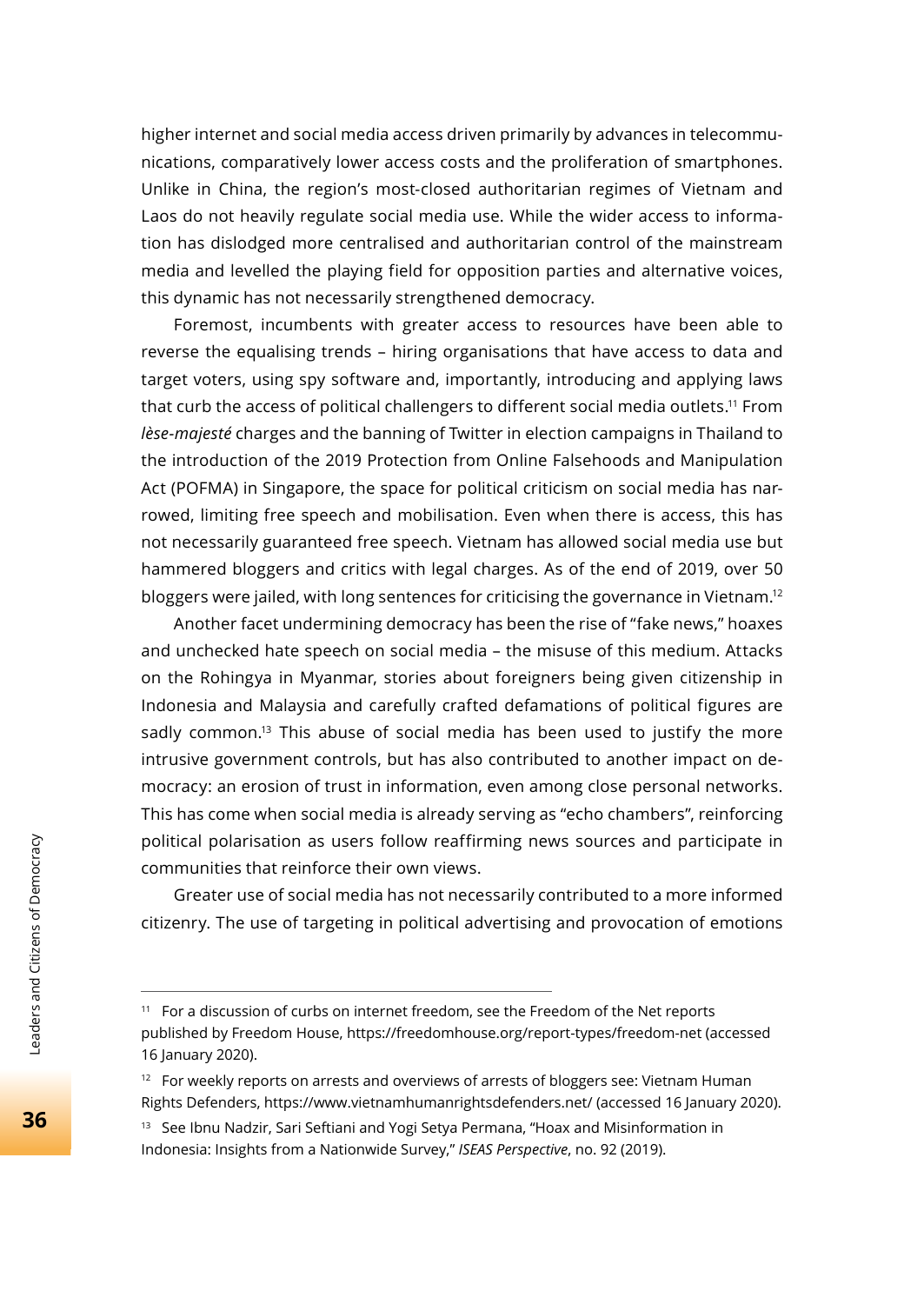have deepened the polarisation and fissures in societies. Citizens are increasingly more vulnerable to manipulation, "loyalty group think" and nudging, as opposed to more reflective engagements. It is this lack of substantive dialogues and the superficiality of discussions on social media – what has been coined as P-ADHD (attention disorder tied to social media) – that has been seen to be having detrimental effects on democracy.14 The need for active and informed citizens is not being filled. Southeast Asia is not alone in these phenomena, but the high level of social media use and internet penetration accentuates these trends.

## **RISE OF NON-DEMOCRATIC VALUES**

This in part helps us understand another worrying regional trend: more widespread non-democratic values and a lack of understanding of what democracy actually is. Both of these phenomena point to a serious problem: democracy in the region lacks a strong social foundation. Southeast Asia is again not unique in this trend, but here, it has taken on a character that reinforces the internal fissures noted above and corrodes democracy from within.

Survey data, drawing from the last two waves of the Asian Barometer Surveys (ABS) (4th Wave 2014-2016, 5th Wave 2017-2020) conducted in eight Southeast Asian countries,15 point to three important developments. First is a lack of political literacy and comprehension of what democracy entails.16 There is a common equation of democracy with non-democratic practices. It is no wonder this is occurring, as autocrats such as Thailand's General Prayut Chan-o-cha are labelling practices democratic when they are not. The democratic deconsolidation in existing democracies further contributes to this conceptual confusion, as non-democratic practices such as "drug war" killings are legitimised for some as part of a democratic system. For those that do have understandings of democracy, the focus is on the substantive dimensions of democracy, namely equality, rather than processes such as elections or rights. Southeast Asians differ in their comprehension of what

<sup>14</sup> Jamie Bartlett, *The people vs. tech: How the internet is killing democracy (and how we save it*). Random House, 2018.

<sup>15</sup> The countries include Cambodia, Indonesia, Malaysia, Myanmar, the Philippines, Singapore, Thailand and Vietnam. For more information on the ABS, see: http://www.asianbarometer.org/ survey.

<sup>16</sup> Doh Chull Shull, "Popular understanding of Democracy." In *Oxford Research Encyclopedia of Politics*. 2017.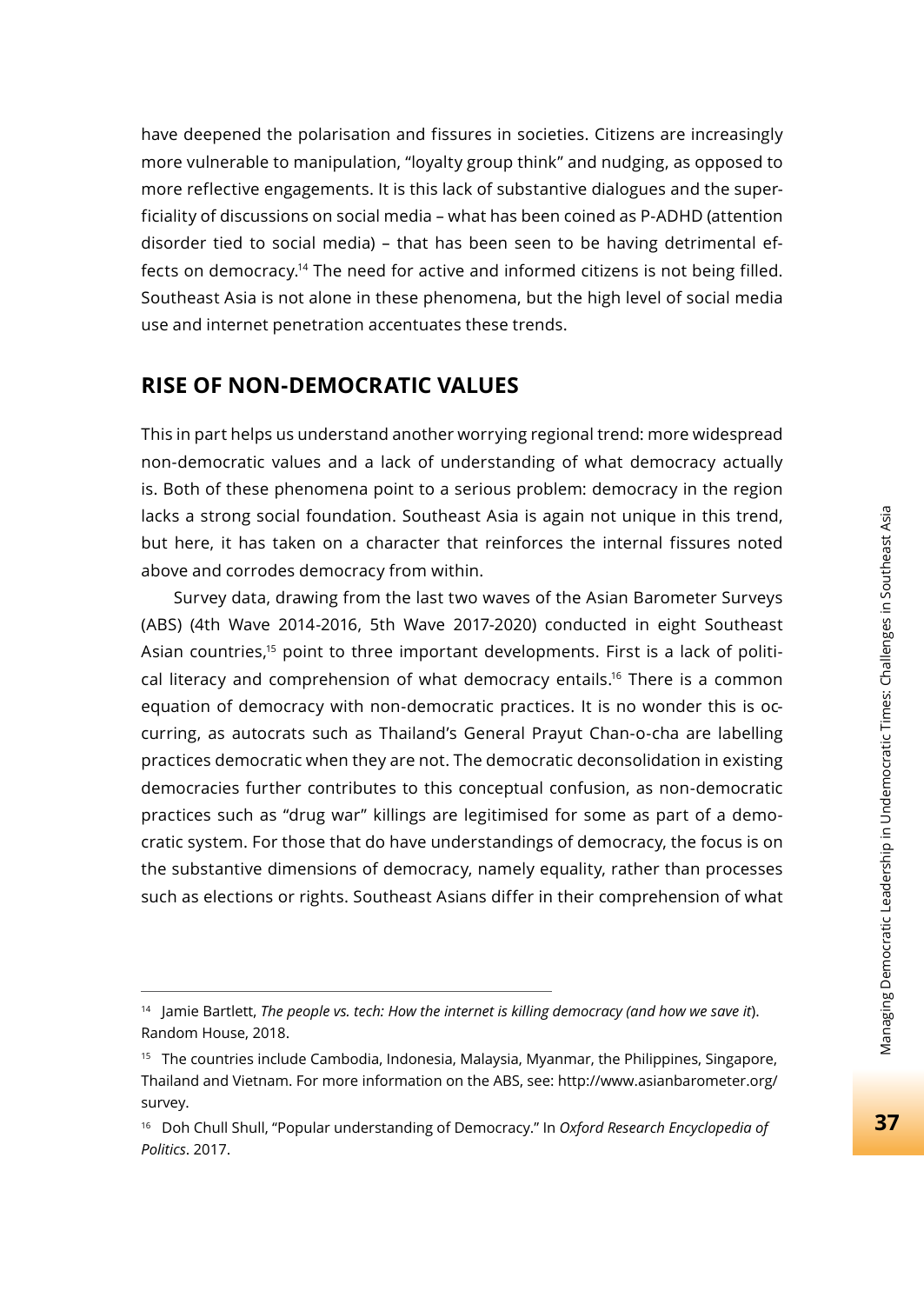democracy means when compared to those in the West.<sup>17</sup> There is greater attention to the outcomes of policy, as governments are seen to have more dominant roles in providing solutions to problems.

This Southeast Asian focus on democracy as "equality" helps us understand why faith in democracy in eroding. Regimes are unable to stem the contraction of social mobility and widening of inequality the region has experienced since the 1997 Asian Financial Crisis. Regimes are grappling with the negative effects of globalisation as many are being left behind. Politically the impact is growing frustration with democracy, as these regimes allow for more open protest against growing economic exclusion.

At the same time, there is increased support for non-democratic alternatives. With a long history of "strong men", from the likes of Singapore's Lee Kuan Yew and Ferdinand Marcos of the Philippines to Indonesia's Suharto, there is a tradition of embracing autocratic leadership, one that has been rejuvenated as democracy have delivered mixed results. Filipino president Rodrigo Duterte remains highly popular not in spite of the drug war, but arguably because of it.18 His language and tough image are integral parts of his persona and have wide appeal. Indonesia's Prabowo Subianto continued to win over 40% of support for the presidency in 2014 and 2019, alluding to his close relationship with, as the son-in-law of, former dictator Suharto. It is not a coincidence that Duterte also has close ties with the Marcos family as well. During Duterte's tenure he has worked to rehabilitate the Marcos family, including allowing a hero's burial for the former dictator Ferdinand Marcos in 2016. Even in Malaysia, which has opened up after the ouster of Najib Tun Razak in 2018, the reelection of Mahathir Mohamad, known for his erosion of political space in his twenty-two-year first tenure, taps into more autocratic sentiments among some of his supporters. It is not a coincidence that the longest serving dictator – Hun Sen of Cambodia, in power for nearly thirty-five years since 1985 – governs in Southeast Asia.

Along with support for autocratic leaders, there is a resurgence of support for the military. With the National League for Democracy led by Aung San Suu Kyi formally removing the military from power in the 2015 election, it appeared that the military's power in Southeast Asia was waning. This is not the case, as militaries

<sup>17</sup> Min-Hua Huang, Yun-han Chu, and Yu-tzung Chang, "Popular Understandings of Democracy and Regime Legitimacy in East Asia," *Taiwan Journal of Democracy* 9, no. 1 (2013).

<sup>&</sup>lt;sup>18</sup> See Social Weather Station for regular polls on Duterte, https://www.sws.org.ph/swsmain/ home/ (accessed 16 January 2020).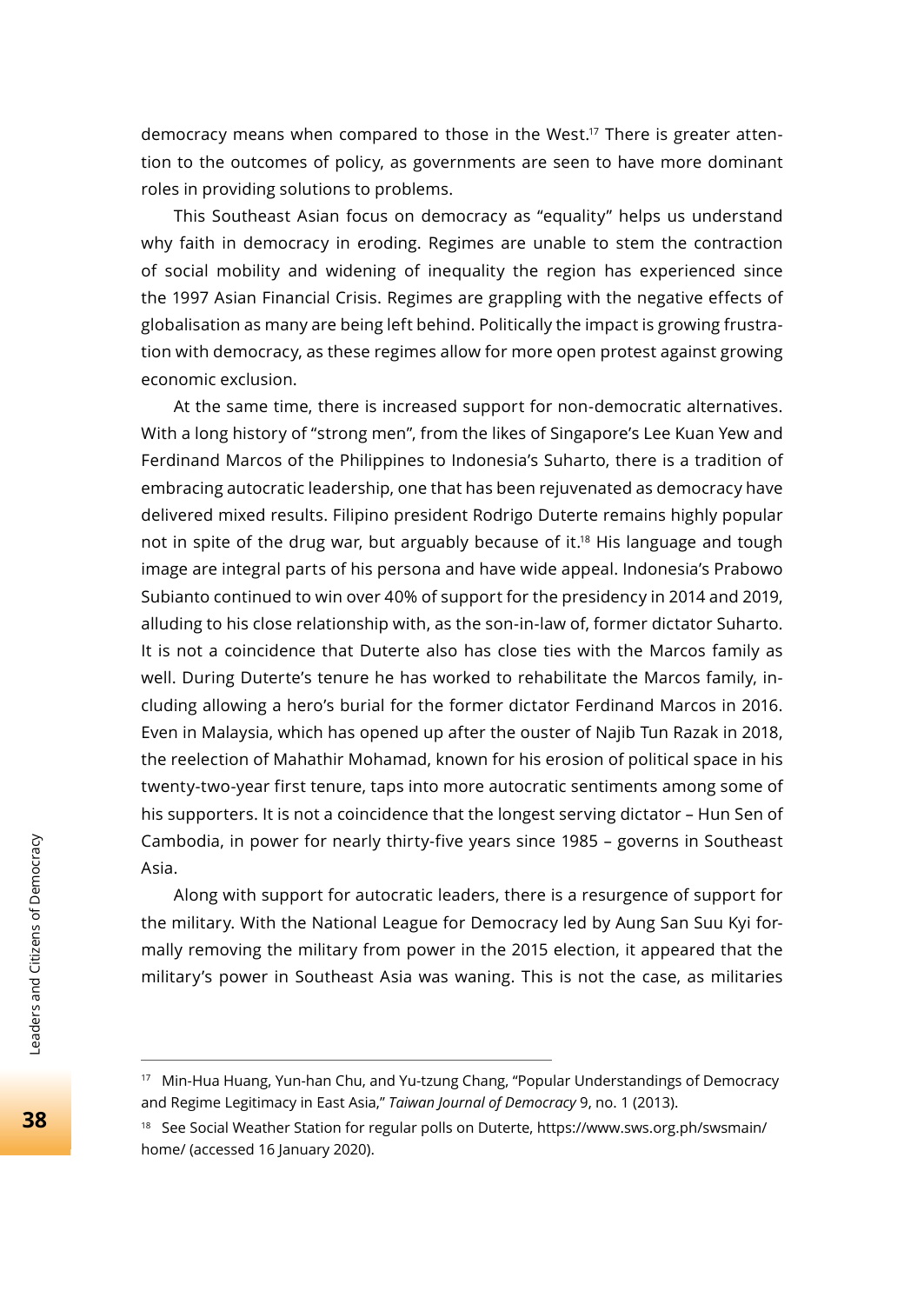took power in a coup in Thailand in 2014 and has managed to stay in power through a configured election in 2019, gained greater footholds in the corridors of power of Indonesia and the Philippines and held on to key decision-making powers in Myanmar, especially in ethnic minority areas.<sup>19</sup> By the turn of this decade, militaries are seen as resurging in power in Southeast Asia. Public support for this non-democratic alternative has also gained traction, both at the 2019 polls in Thailand and through support for Prabowo in Indonesia as well as in the ABS survey data.

Higher support for authoritarian alternatives parallels trends globally, but a third facet of shifts toward non-democratic norms is more unique to the region and feeds into other non-democratic practices. This is the declining support for secularism. Across Southeast Asia (with the exception of Singapore), majorities support non-secular government – a consultative role for religious leaders in government and in some countries, support for greater use of religious laws. This ties into the strengthening of religious protection movements and the negative treatment of minorities, noted earlier. While it is not clear which of these factors came first, the shifts in values or practices, the reinforcing effect on each other help corrode democracy's foundation.

#### **THE NON-DEMOCRATIC HEGEMON OF CHINA**

The region's environment does not help either. Over the last decade, Southeast Asia has witnessed a tectonic shift in the power of China. Not only has China emphatically become the region's hegemon, it has emerged as the leading global power as the United States has declined in influence. The rise of China has also shaped democracy in the region, tilting the balance away from rights and representation.20

Within Southeast Asia, the most prominent role that China has played has been in shoring up non-democratic leaders. China's relationship with Cambodia's Hun Sen has been long honed, reinforced by investment and international support. China has also allied with regional autocrats. When Malaysia's Najib Tun Razak became embroiled in the world's largest kleptocracy scandal to date, the 1MDB case,

<sup>&</sup>lt;sup>19</sup> Duncan McCargo, "Southeast Asia's Troubling Elections: Democratic Demolition in Thailand," *Journal of Democracy* 30, no. 4 (2019): 119-33; and Aaron Connelly and Evan Laksmana, "Jokowi Off ers Prabowo a Piece of the Pie," *Foreign Policy,* (2019), https://foreignpolicy.com/2019/10/31/ indonesia-democracy-general-jokowi-offers-prabowo-a-piece-of-the-pie/ (accessed 16 January 2020).

<sup>20</sup> Larry Diamond, *Ill winds: Saving democracy from Russian rage, Chinese ambition and American complacency.* New York: Penguin, (2019).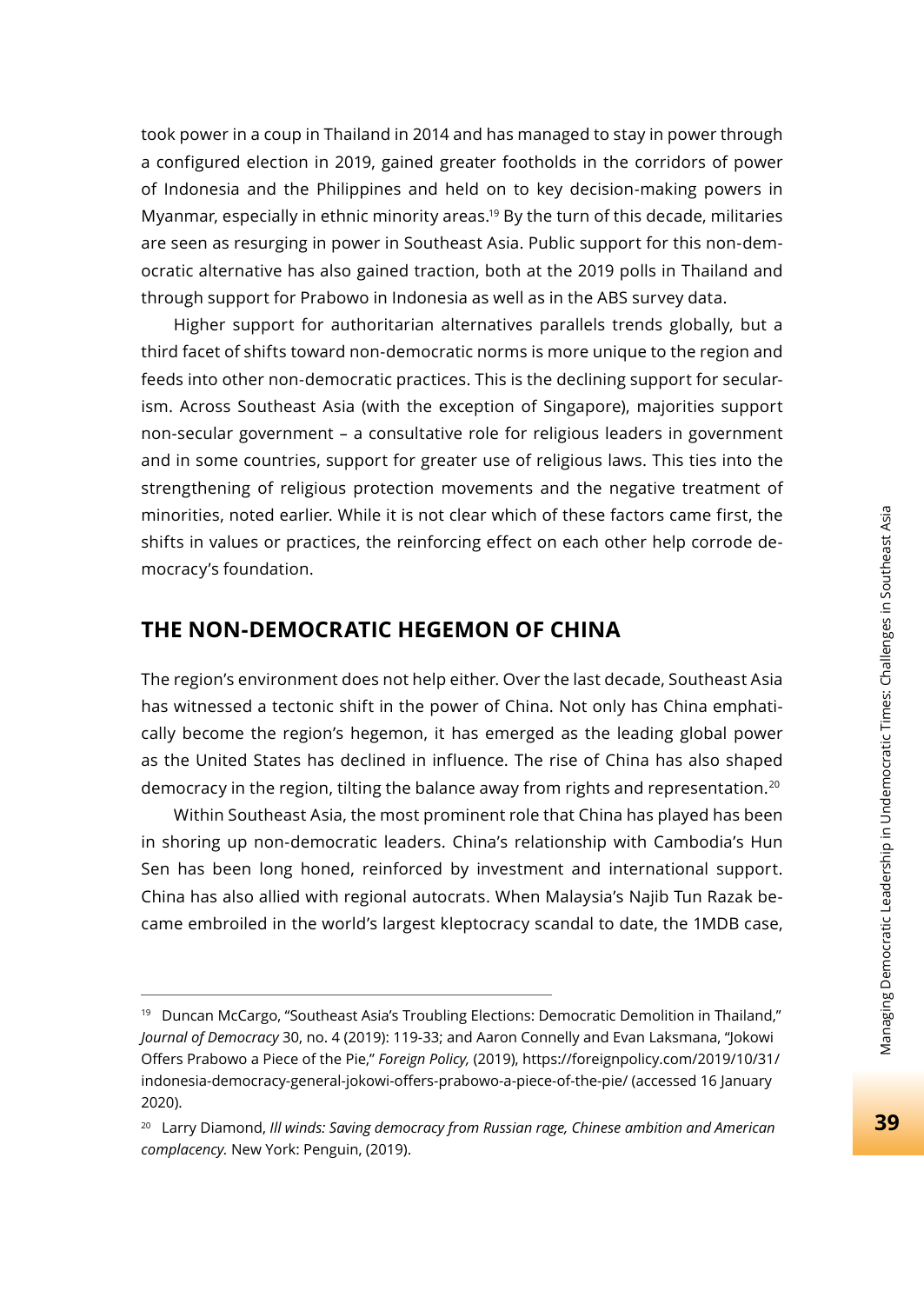he turned to China for loans to assist in the bailout of debts caused by the abuse of power. Both the current leaders in Thailand (Prayut) and the Philippines (Duterte) have become closer to China as they have become more autocratic, relying on Chinese investment and international support. Nowhere is the pattern clearer than in Myanmar, where after Aung San Suu Kyi was lauded by the West when she was elected into power, she moved her government closer to China after international criticism poured in from the Rohingya crisis from 2017 onwards. Ironically, she reversed her country's foreign policy from growing connections to the West, under her predecessor, Thein Sein, to one in which the Myanmar is now reliant on China's support internationally – as had been the case during the height of the military Tatmadaw government.

New alliances coincide with growing perceptions of the positive role that China is playing among many Southeast Asians. Traditionally, the United States was seen to reinforce stability in the region, even during the divisive Vietnam/IndoChina wars where the United States was shoring up non-communist leaders. This is no longer the case. The Trump administration's pull-out from the Trans-Pacific Trade Partnership (TPP) – after years of negotiation to put the treaty in place – and adoption of "transactional politics" in bilateral relations have solidified the view that the United States is unreliable and erratic. While there are deep suspicions of China, among elites and the general publics in Southeast Asia, it is seen as a steadier player in the region. This has been boosted by the introduction of the Belt and Road Initiative (BRI), which has brought US\$11 billion in infrastructure investments into the region in 2019.<sup>21</sup> China has replaced the United States as the region's stabiliser for many in the region and perpetuated the view that the region's economic security and future lies with China rather than the United States. This has affected democracy negatively, as it ties the region with the most powerful global autocratic regime. To many, democracy is no longer intertwined with the region's future to the same degree as it used to be.

In fact, China's model of governance – economic development without democracy – holds sway among large swathes of Southeast Asian publics and leaders. With its economic growth and reduction of poverty, China is now seen as a viable model to follow. The resonance of the "China model" is particularly strong among older Southeast Asians, who have watched the country's transformation, and

<sup>21</sup> Chong Koh Ping, "Belt and Road Investment in Southeast Asia Jumps," *Caixin Global,* 14 August 2019. https://www.caixinglobal.com/2019-08-14/belt-and-road-investment-insoutheast-asia-jumps-report-101450854.html (accessed 16 January 2020).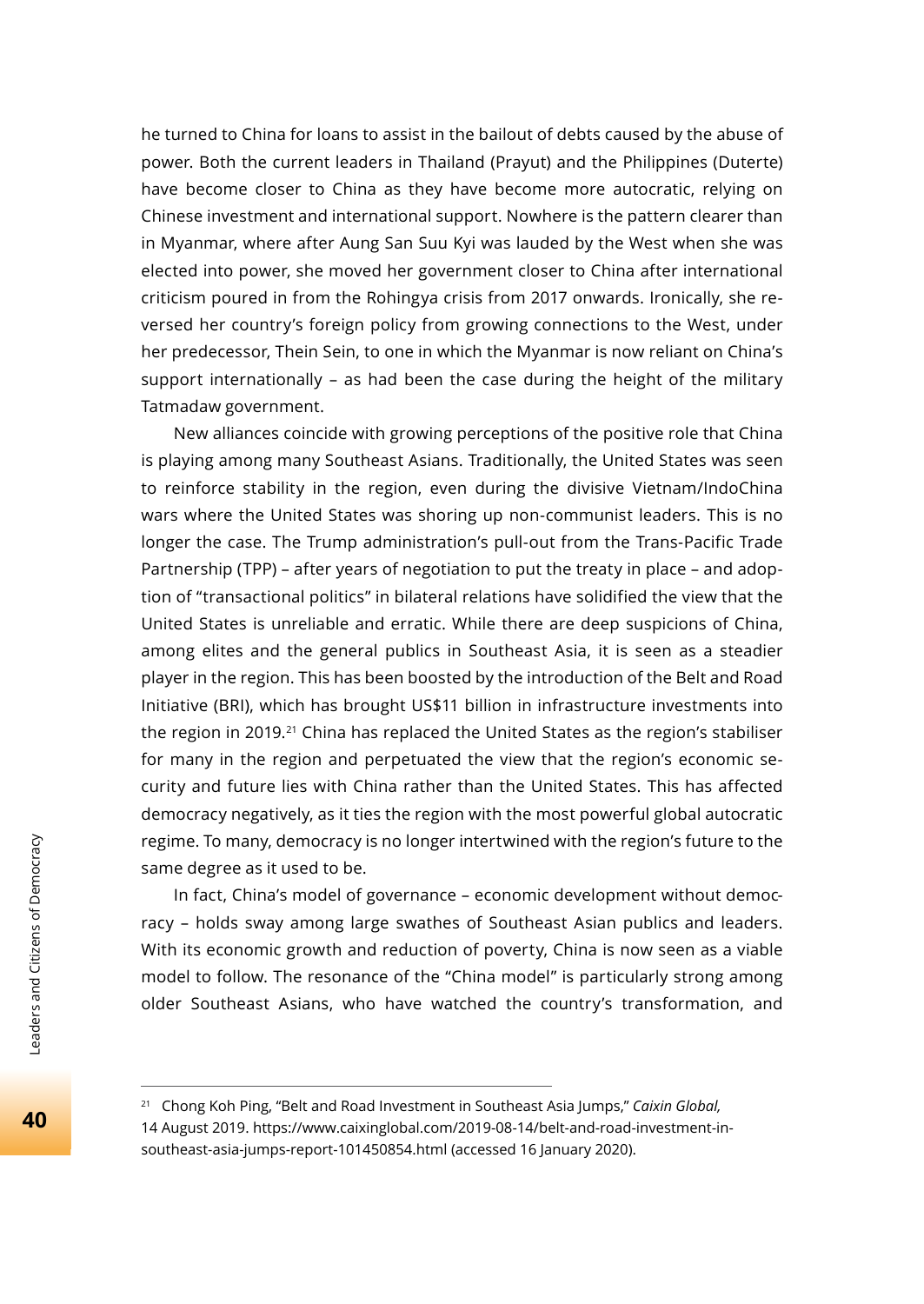among those are citizens of Chinese descent who look to their "mother" country with pride. While there is considerable variation in the attraction to China's model of governance, the fact is, China is now a model to reckon with, and it challenges the support for democracy for future governance.<sup>22</sup>

China has worked to strengthen its support for its model of governance with active interventions in Southeast Asia. This goes beyond the alliances noted above, supporting pro-China leaders. It extends into actively supporting different domestic actors vis-à-vis each other. In the 2018 Malaysian election, the China ambassador participated in the hustings, calling on Malaysians to vote for the then incumbent government.23 As environmental and nationalist concerns over China's investments in Southeast Asia have mounted, China has actively worked to strengthen those who have favoured their growing role and model of governance through social media operations and financing. This has included attempts to reduce criticism of China's violation of human rights in Xinjiang and in Hong Kong, as well as involvement in local political contests in Southeast Asia. In some cases, China has shared technology to support its political allies in their efforts to weaken opponents.<sup>24</sup> China has become a domestic political issue in Southeast Asia, raised in elections and by civil society. The interventions and pressure to dampen criticism on human rights issues have negatively affected democracy. More broadly, Southeast Asian governments that do become more democratic – notably Myanmar and Malaysia – are now operating in a regional and global environment that does not work in democracy's favour.

## **MODEST MEASURES MOVING FORWARD**

Given that the challenging underlying forces impacting democracy are multi-faceted – creation of internal enemies, distortions by social media, greater adoption of non-democratic values and non-favourable regional contexts – what can leaders in Southeast Asia do to ameliorate and reverse these trends? The answer begins by recognising how serious the long-term erosion of democracy will be on Southeast Asia; a contraction of democratic space will further underlying conflicts, negatively

 $22$  Bridget Welsh and Alex Chang, "Choosing China: public perceptions of 'China as a model'," *Journal of Contemporary China* 24, no. 93 (2015): 442-456.

<sup>23</sup> Teck Chi Wong, "Playing the China Card is Unlikely to Save the MCA," *New Mandala,* 8 May 2018, https://www.newmandala.org/mca-china-card/ (accessed 16 January 2020).

<sup>&</sup>lt;sup>24</sup> Christopher Walker, Shanthi Kalathil, Jessica Ludwig, "The Cutting Edge of Sharp Power," *Journal of Democracy*, 31, no. 1, (2020): 124-137.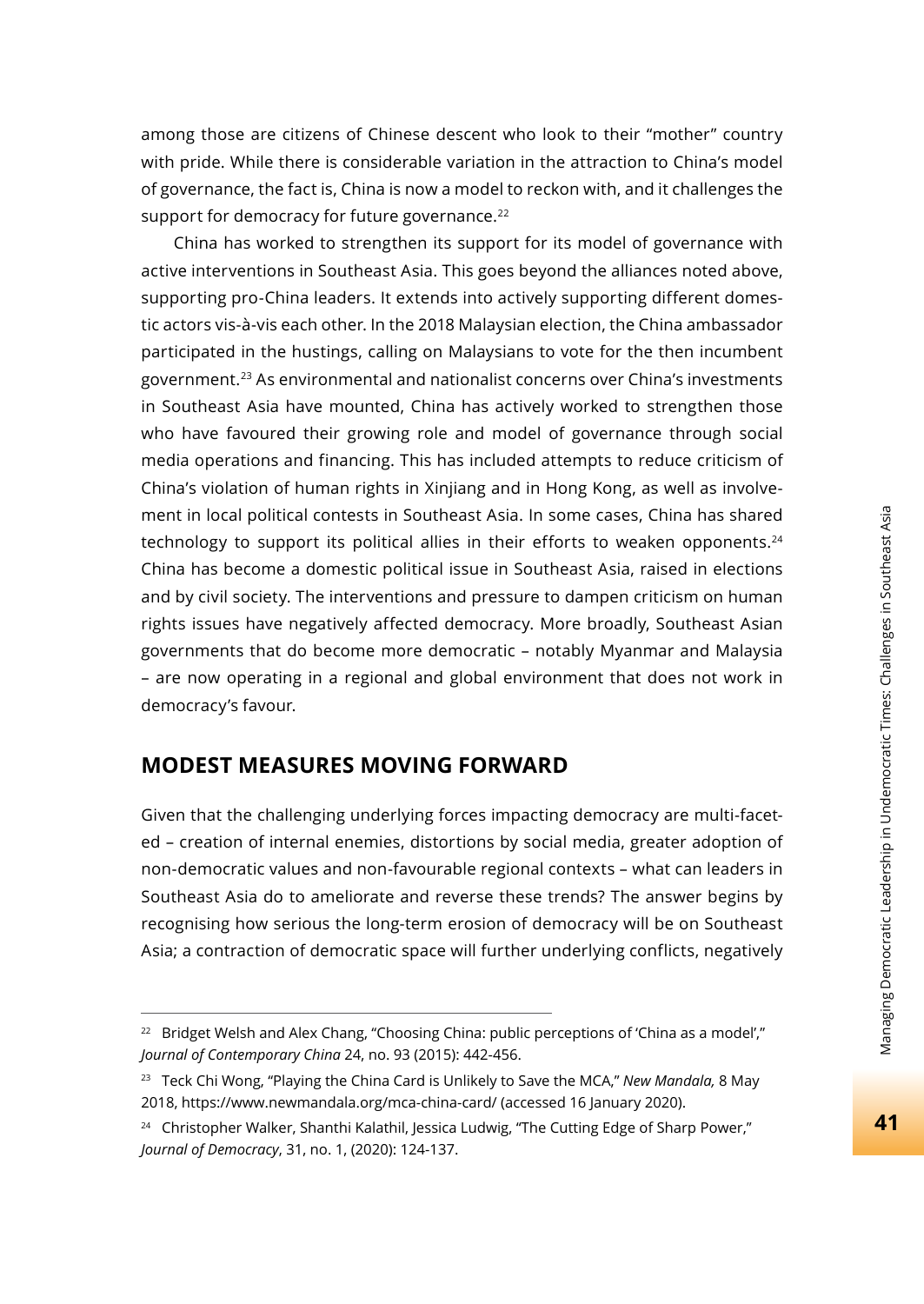affect rights and inclusion and undercut the region's future potential stability and prosperity. The issues are pressing and measures need to be targeted at the specific factors that are undermining democracy. Below are four initiatives that can strengthen democracy associated with the different dimensions identified above. These measures are modest, important first steps, and should be part of a broader programme to rebuild democracy globally.

To address the attacks on minorities in Southeast Asia – religious or otherwise – there needs to be more efforts to promote minority defenders. This can come in different forms, such as funding for civil society groups, fora to discuss minority concerns, or appointments of minority representatives within government bodies. Currently, those that speak up for minority rights face considerable pressure and, in some cases, are "pariahs" within their own community. The aim should be to normalise inclusion, to reduce the demonisation of minority communities. For this to occur, there needs to be greater legitimation of the narratives and protection of rights of minority communities. If domestic environments are not viable for discussions, then measures can extend to the international stage and transnationally, giving minority representatives legitimacy, experience and, as appropriate, platforms to reduce the attacks on minority communities within countries in Southeast Asia.

To support greater inclusion, there also needs to be more active interventions to strengthen democracy on social media. If you cannot reverse the trend, then it is better to join the medium, to introduce emotion-tied campaigns that promote the value of democracy. A critical part of this should be campaigns to foster inclusion, reduce hate speech and address fake news. Governments can create independent bodies to address fake news, to discredit the distortions of information. At the same time, one aim should be to foster more substantive dialogues on governance and democracy; thus the idea of nurturing democratic social media networks and facilitating dialogues on policy issues. This would involve funding initiatives to reorient social media toward democracy strengthening. Technology needs to be an integral part of any democracy-building strategy.

The shift in norms and values calls out for greater civic education in schools and in society in general through public education campaigns. There needs to be more clarity in the understanding of what democracy is (and isn't) as well as more attention given to why rights and elections are important within Southeast Asian societies. Political literacy needs to be developed, especially among younger generations who believe they are informed due to social media, but in fact lack adequate knowledge of democratic practices. Two important dimensions of the civic education curriculum should be its secularity and digital platforms.